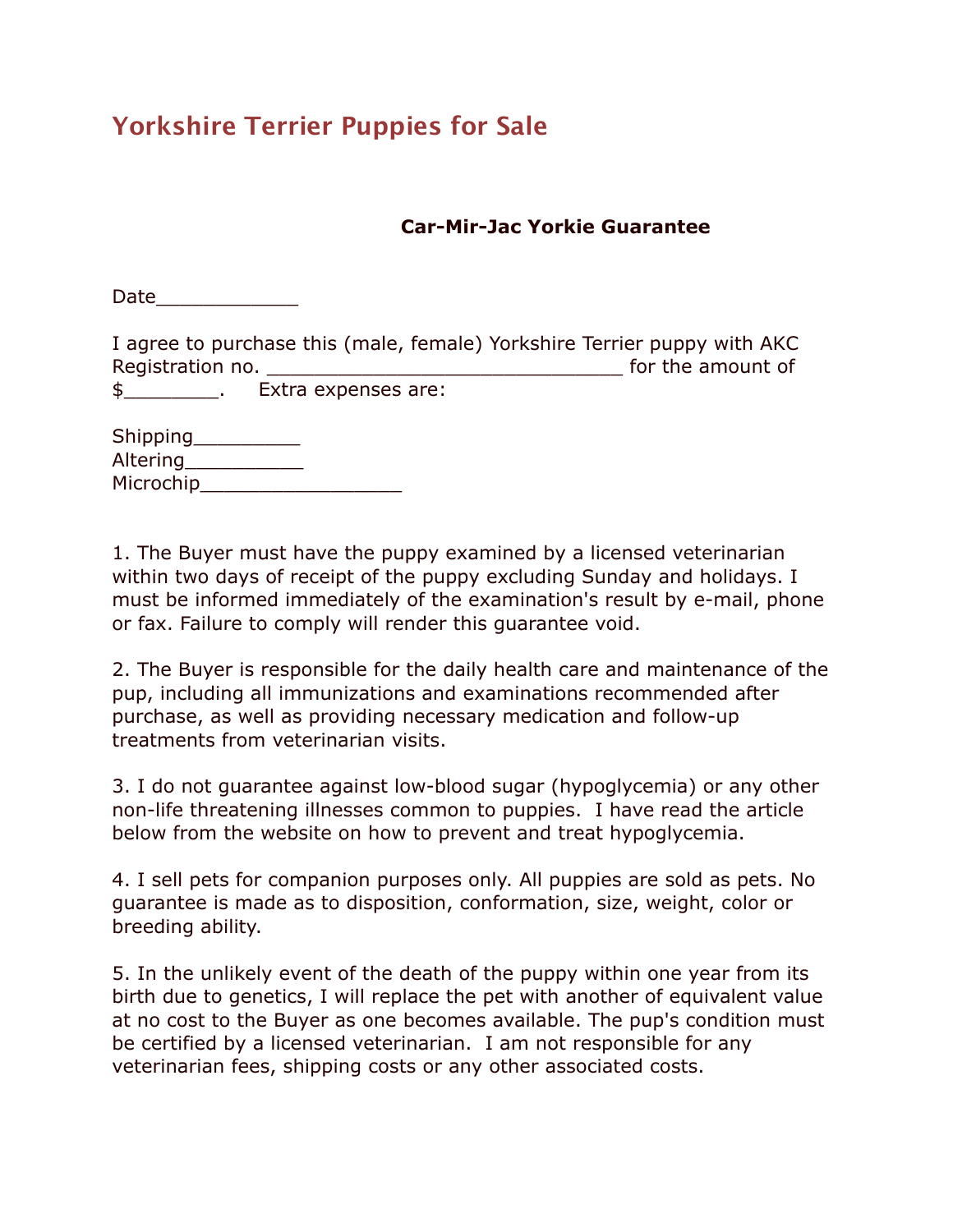6. In the event of the death of the puppy due to genetics after the first year of birth , I shall issue a credit in the amount of 50% of the original cost towards the purchase of a replacement puppy of equivalent value to the buyer within 120 days.

7. If the Buyer declines the replacement puppy, then the I shall be under no further obligation and it will be deemed that the Buyer has released the me from all further claims.

8. The value of the puppy for the purpose of this guarantee is solely the original purchase price of the puppy, and does not include shipping costs, health certificate, shipping crate or any additional prices declared by the Buyer.

9. This guarantee is non-transferable. In the event this guarantee is exercised, the registration papers must be returned to the me.

10. I am responsible for supplying the registration papers. Registrations papers for all registered puppies will be sent by regular mail. If the papers are lost, I will assist the Buyer in obtaining new papers at the Buyer's expense.

11. Usually the puppy will ship at 11-13 weeks of age, but occasionally a puppy may need additional time before shipping. The final determinations of the shipping date for the puppy is made by me and the my veterinarian, with the health of the puppy being the most important factor.

12. In the event of any litigation in connection with this contract venue and jurisdiction for litigation arising out of or related to this contract shall lie exclusively in Barton County, Missouri.

13. An administrative fee of \$200 shall be retained by me should the Buyer decide to cancel anytime prior to shipping. This fee is to reimburse the Breeder for out-of-pocket expenses and overhead costs associated with the transaction.

14. Transportation of the puppy is arranged through third-party carriers. Occasionally there may be delays for numerous reasons including, but not limited to, weather, temperature restrictions, mechanical failure, or other unforeseen events. The Breeder shall not be liable directly or indirectly for any delays that may cause the Buyer inconvenience or financial loss.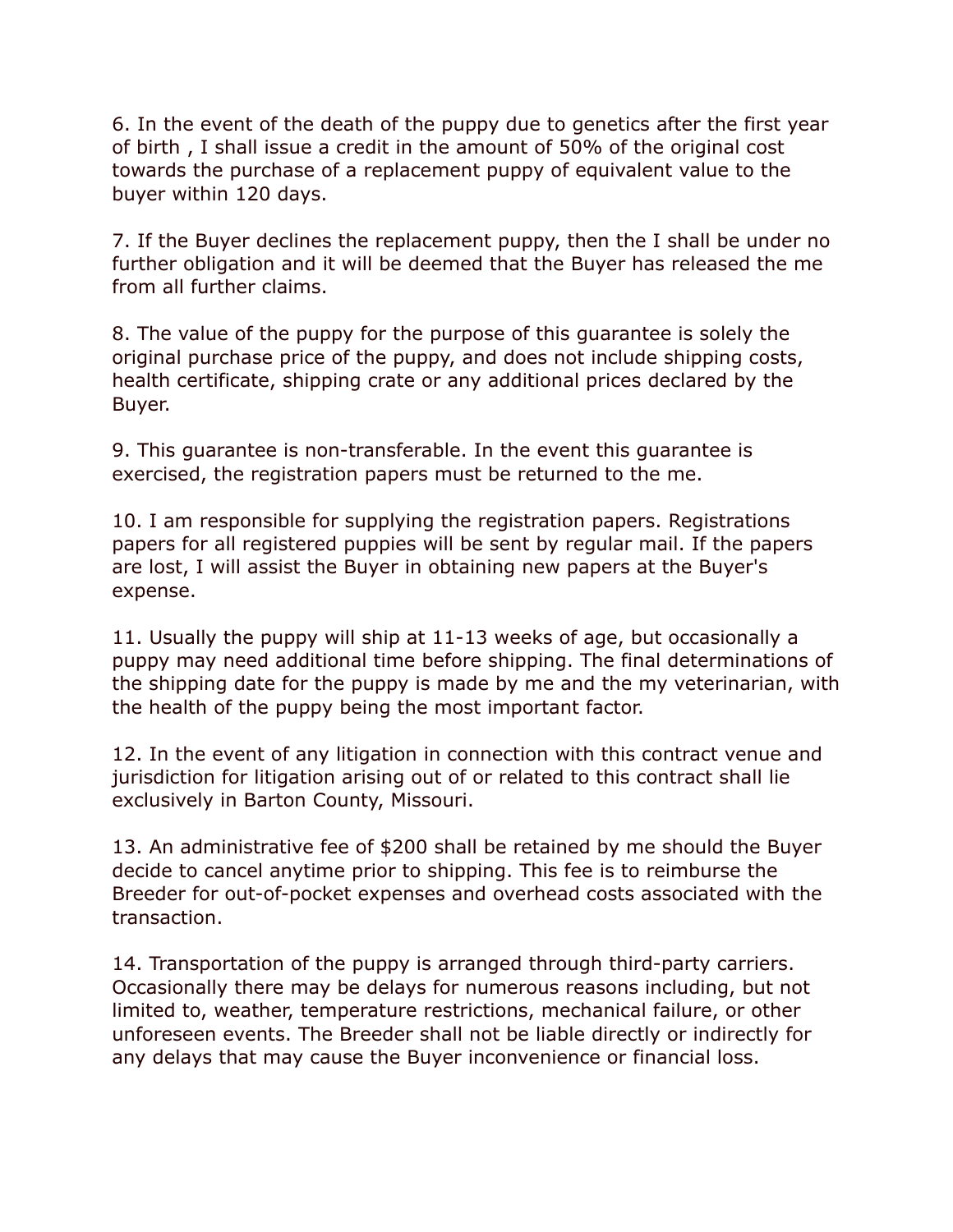15. If this guarantee is exercised and a replacement puppy is given then the original puppy must be returned to the Breeder. All shipping costs are paid by the Buyer. No replacement will be given if the pup has been used for breeding.

16. All laboratory verification must be done by a licensed veterinarian. Failure of the Buyer to provide puppy with timely inoculations or regular vet care will void this guarantee. This guarantee does not cover any veterinarian costs. The Buyer is aware that owning a puppy means frequent visits to a licensed Veterinarian and understands that he/she will be responsible for all payments.

17. Public discussion of any matters regarding your new puppy on message boards, forums or the such shall void this contract. If you have a problem you must let me know so the problem can be resolved. All buyers will receive my cell phone number so there is no excuse not to contact me either by home phone, cell phone or email.

I, the purchaser of a puppy from Car-Mir-Jac Yorkies, hereby acknowledge that I have received a copy of this document as well as described herein pertaining to my pet's health inspection signed by a veterinarian. Further, I accept the terms and conditions of the guarantee for congenital or hereditary disorders printed in this document, and I relinquish any other rights that I might otherwise have in the event of such occurrence. The agreement represents the total agreement between Car-Mir-Jac Yorkies and the buyer and no other terms or conditions shall be valid to this sale. The buyer acknowledges that he or she has read, understands and agrees to the terms of this document. No cash refunds.

| Phone |  |  |
|-------|--|--|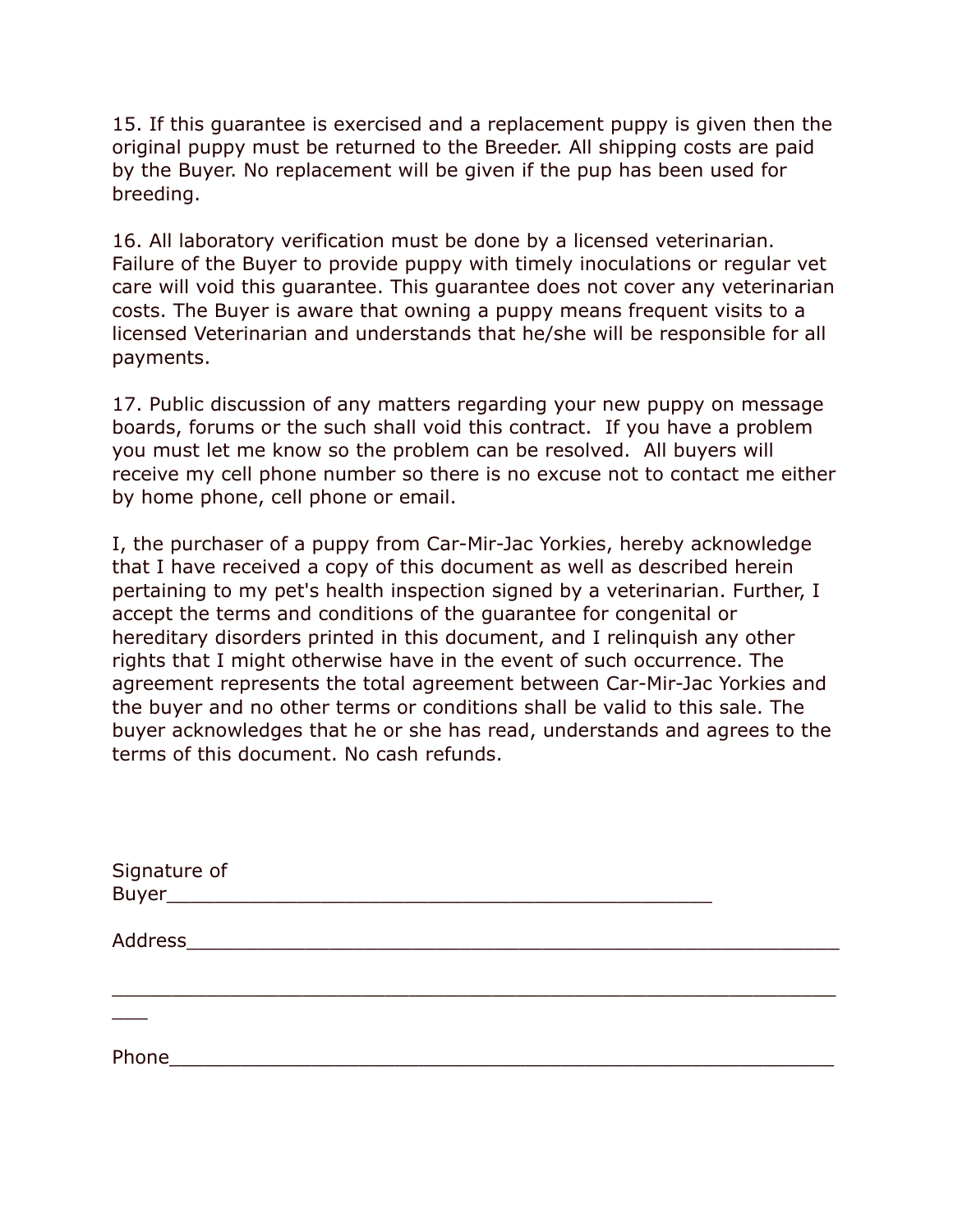

## **HYPOGLYCEMIA**

Many puppies are lost unnecessarily each year because breeders know too little about hypoglycemia and many veterinarians find it difficult to diagnose. Usually the puppy is comatose the first time a Vet sees him and since he usually responds immediately to intravenous or subcutaneous dextrose injections, the Vet often diagnoses the problem as an acute illness such as hepatitis or encephalitis.

In a young puppy or a very small toy dog this condition is usually hypoglycemia, brought on by stress or shock in some form. Stress is caused by overhandling young puppies and not letting them get enough rest, a refusal to eat, shipping or exposure to low room temperatures for a long period of time. The puppy will appear limp and lifeless with the gums and tongue usually grayish blue in color. Temperature will be sub-normal and the puppy will be shivering and trembling in the early stages.

As this condition worsens, the puppy either goes into a coma or convulsions. Death will result if not cared for immediately. The blood sugar level must be raised at once and the stress condition treated. To prevent this from